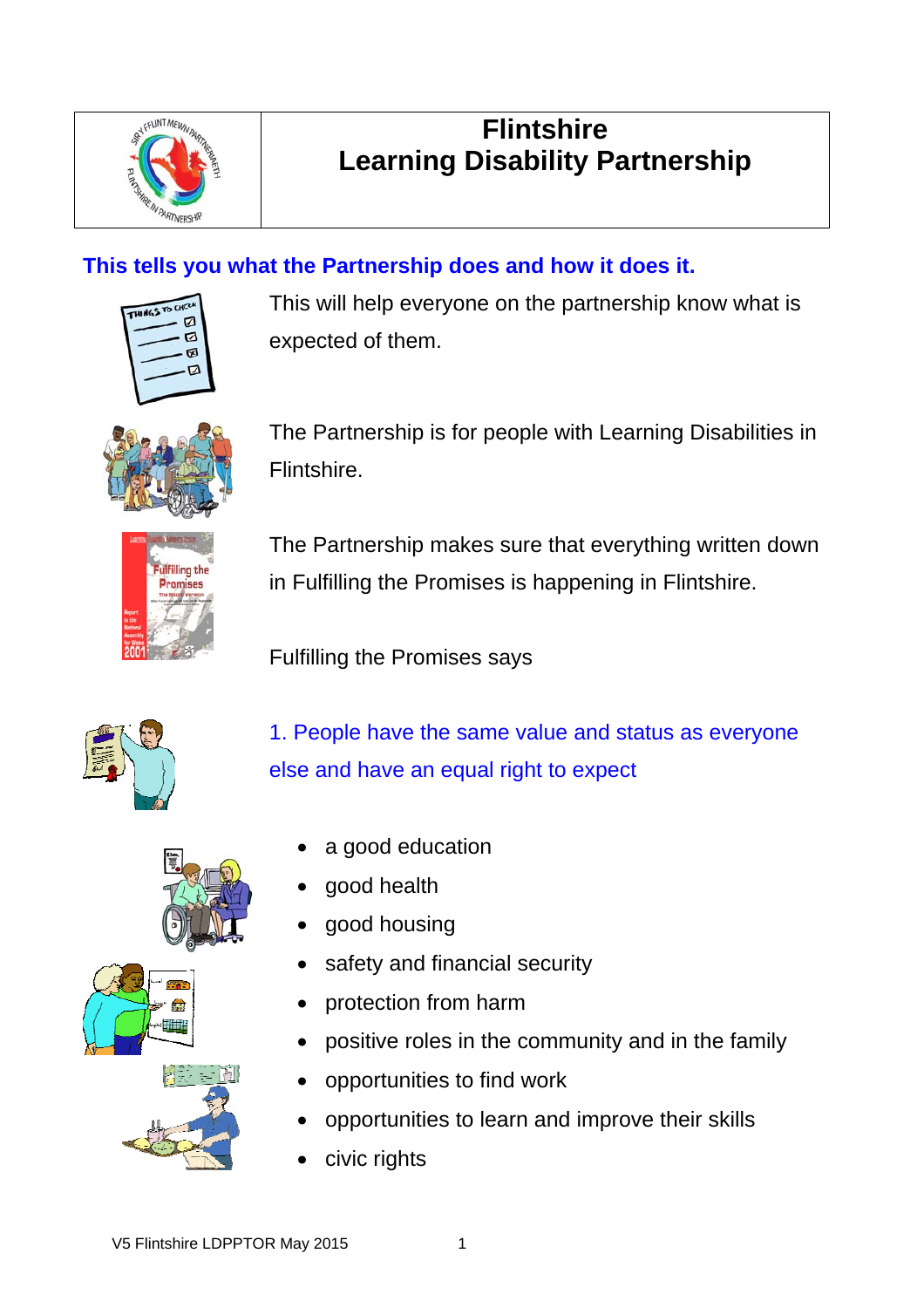

2. People have a right to make important decisions for themselves or with support if they need it.

3. Have a right to support from their communities and families.

4. Have a right to any other support which will help them



**What we do** 



We bring people and organisations together.

achieve their wishes and goals.



We make sure that people can really get involved and have their say.



We will do pieces of work when we need to.

We will share reports with other groups and meetings to let them know what we think.



We check that services for people with a learning disability and family carers are of good quality. We are consulted and involved about plans or changes that will affect the services people have.

o Example: contribute to the LD Commissioning Plan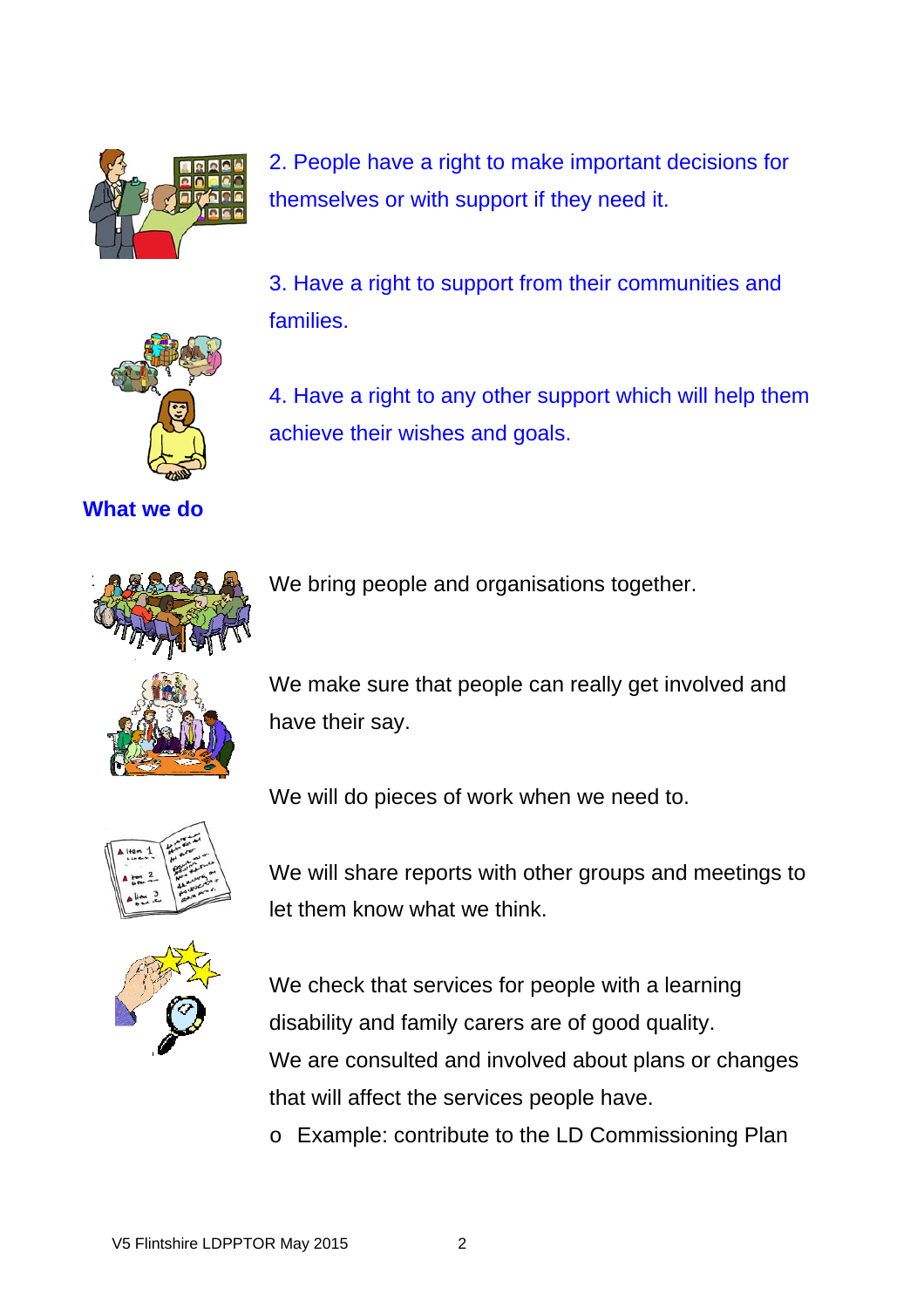#### **How the Partnership works**



We meet at least 5 times a year

 We invite people to come and talk about different services in Flintshire to find out what they are doing.



We will tell the Council whether Services are doing their job well.

Example:

o contribute to the Annual Council Reporting Framework



Some times we hold open meetings anyone can come to.



We write an annual report. It goes on the Flintshire website. People can have a paper copy if they want one.



The terms of reference of the Planning Partnership will go on the Flintshire website. People can have a paper copy if they want one.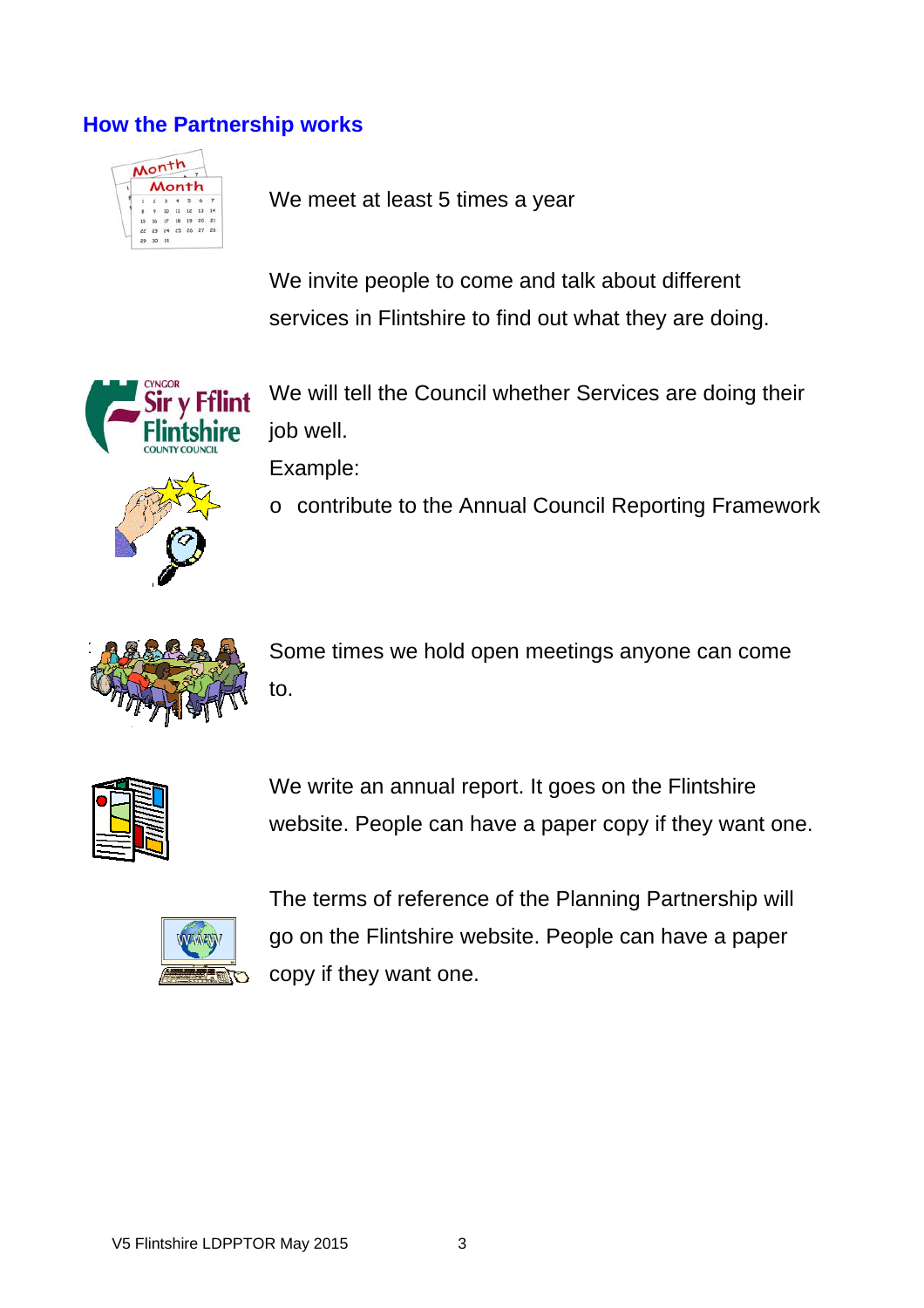#### **The people who are on the Partnership are:**



- 4 people who use services, the representatives.
- 4 Learning Disability Flintshire representatives.



- A Service Manager Social Care Learning Disability **Services**
- Community Learning Disability Service
	- o Social Work Team Manager
	- o Health Team Manager
- 3 Independent Care Provider representatives and 1 In – house Care Provider representative
- 4 representatives from voluntary agencies
- Health Liaison Team representative
- Planning and Development Officer



- Other people will come to meetings when they need to. This could be
	- o further education or college representatives
	- o people representing Housing
	- o Other people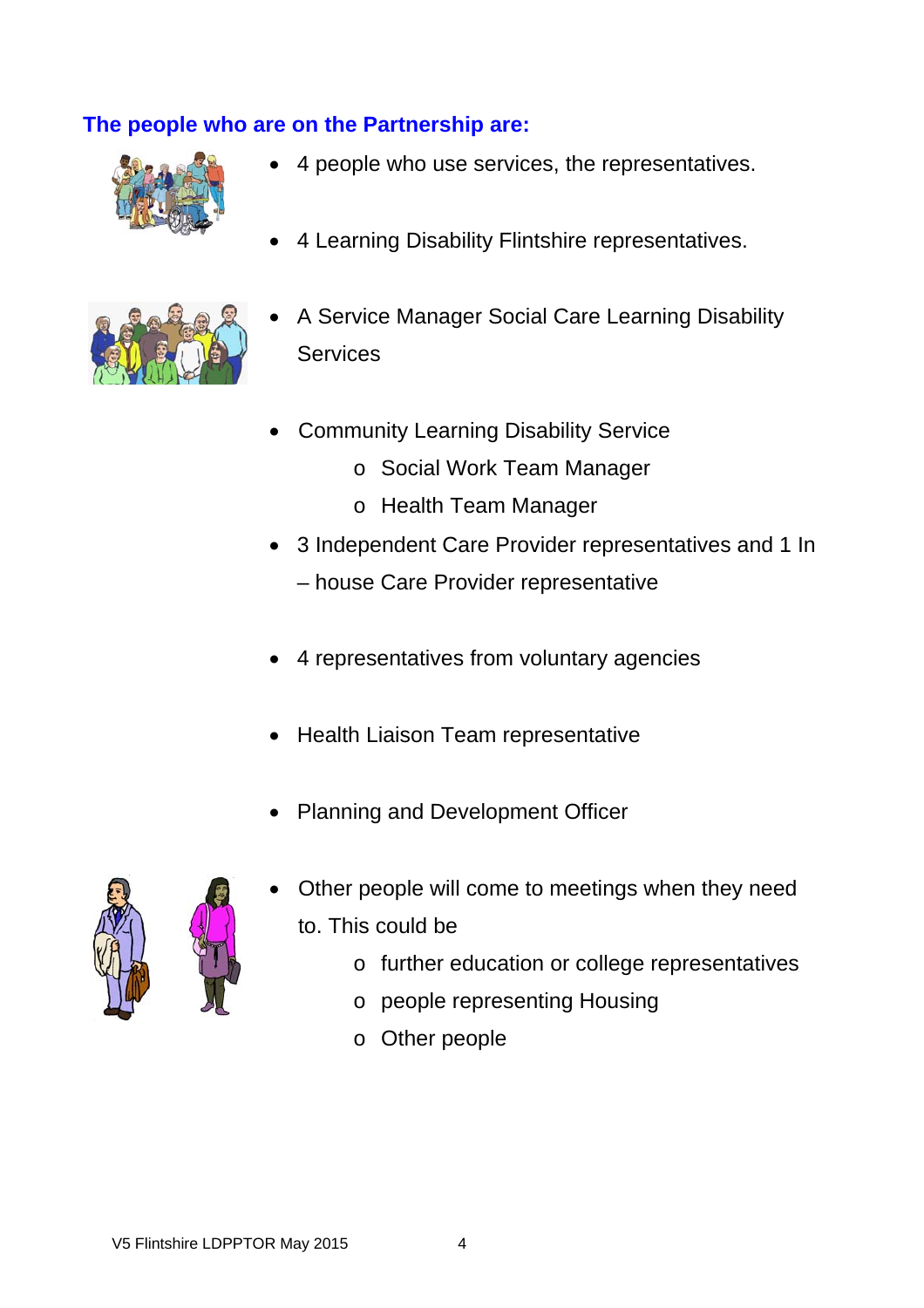#### **The Partnership will**



The Partnership will have a co-chair person who is either someone who uses services or a Forum representative.

We will advertise for a co-chair when we need one. The elected co-chair is not a paid job. They will have their expenses and support costs paid for coming to meetings.



The Planning and Development Officer and Administrator will support the Partnership. They will organise the meetings and papers.



The papers must be ready two weeks before the meeting. All papers must be in Easy Read format



Minutes to be sent out after the meeting to all employees in Learning Disability Services. Minutes will be sent out to Planning Partnership members in the style they have asked for.



This was reviewed in May 2015. It will be checked again in May 2016.



If you want to talk to someone about the Partnership or you want a paper copy of the minutes you can ring 01352 701082